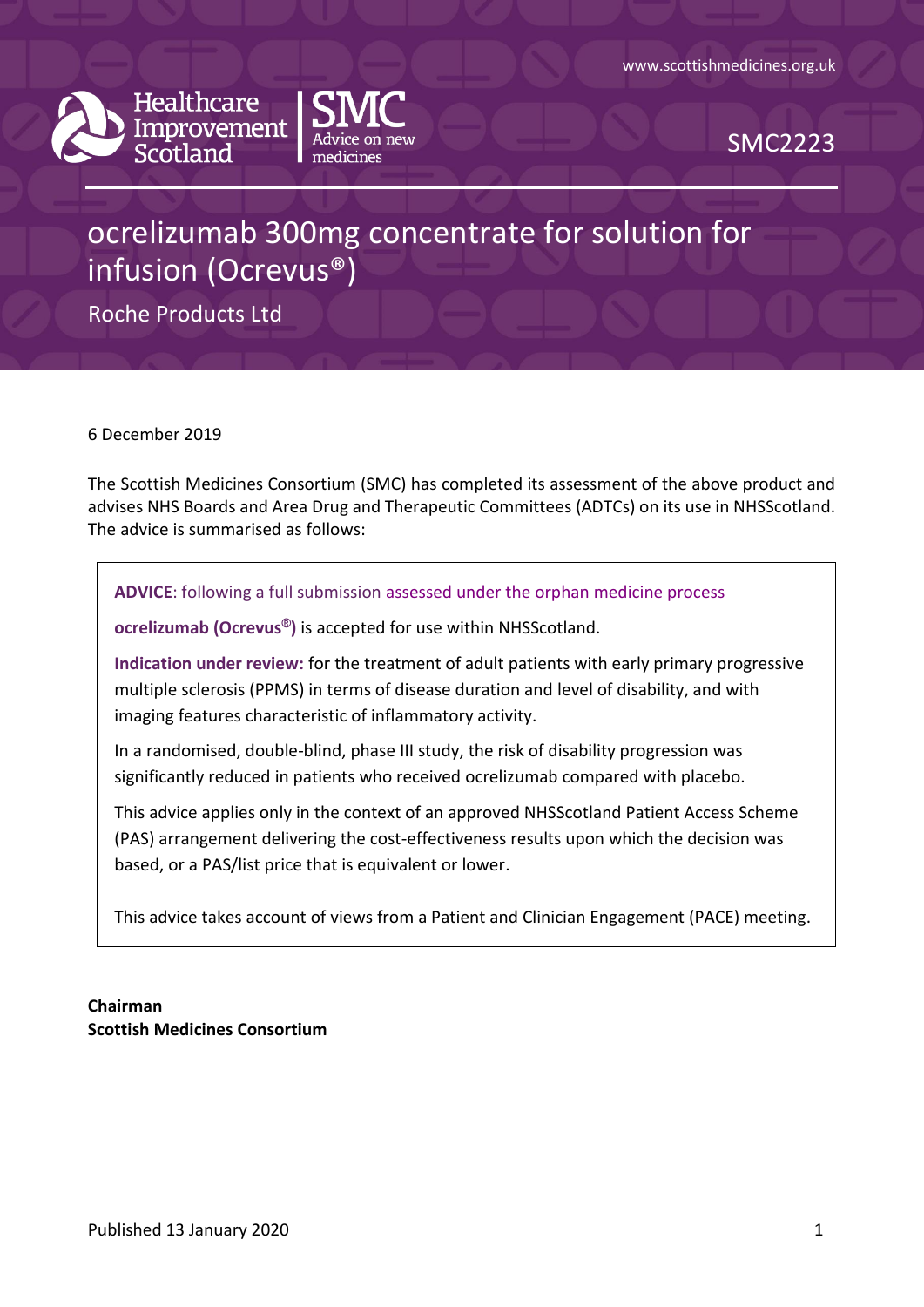### Indication

For the treatment of adult patients with early primary progressive multiple sclerosis (PPMS) in terms of disease duration and level of disability, and with imaging features characteristic of inflammatory activity.

### Dosing Information

The initial 600mg dose is administered as two separate intravenous infusions; first as a 300mg infusion, followed two weeks later by a second 300mg infusion. Subsequent doses of ocrelizumab thereafter are administered as a single 600mg intravenous infusion every six months. The first subsequent dose of 600mg should be administered six months after the first infusion of the initial dose. A minimum interval of five months should be maintained between each dose of ocrelizumab.

Ocrelizumab should be initiated and supervised by specialised physicians experienced in the diagnosis and treatment of neurological conditions and who have access to appropriate medical support to manage severe reactions such as serious infusion-related reactions.

See Summary of Product Characteristics (SPC) for further information, including recommended pre-medication and infusion adjustments in case of infusion-related reactions.<sup>1</sup>

### Product availability date

January 2018. Ocrelizumab meets SMC orphan equivalent criteria for this indication.

### Summary of evidence on comparative efficacy

Primary progressive multiple sclerosis (PPMS) is a less common type of multiple sclerosis than the relapsing forms. It is characterised by a progressive course from disease onset, superimposed with infrequent discrete clinical attacks or relapses. Ocrelizumab is a recombinant humanised immunoglobulin G1 monoclonal antibody that selectively targets CD20-expressing B cells. It is thought that ocrelizumab has an immunomodulatory effect by reducing the number and function of CD20 expressing B cells however its precise mechanism of action in MS is not fully understood. Ocrelizumab is licensed for the treatment of adult patients with early PPMS in terms of disease duration and level of disability, and with imaging features characteristic of inflammatory activity.  $1/2$  Ocrelizumab has previously been accepted for restricted use for the treatment of relapsing remitting multiple sclerosis (RRMS) in adults with active disease defined by clinical or imaging features who are contra-indicated or otherwise unsuitable for alemtuzumab.

The clinical evidence comes from one, randomised, double-blind, phase III study (ORATORIO) which assessed the efficacy and safety of ocrelizumab in patients with PPMS. Eligible patients were aged 18 to 55 years with a diagnosis of PPMS according to the revised McDonald criteria (2005). They had an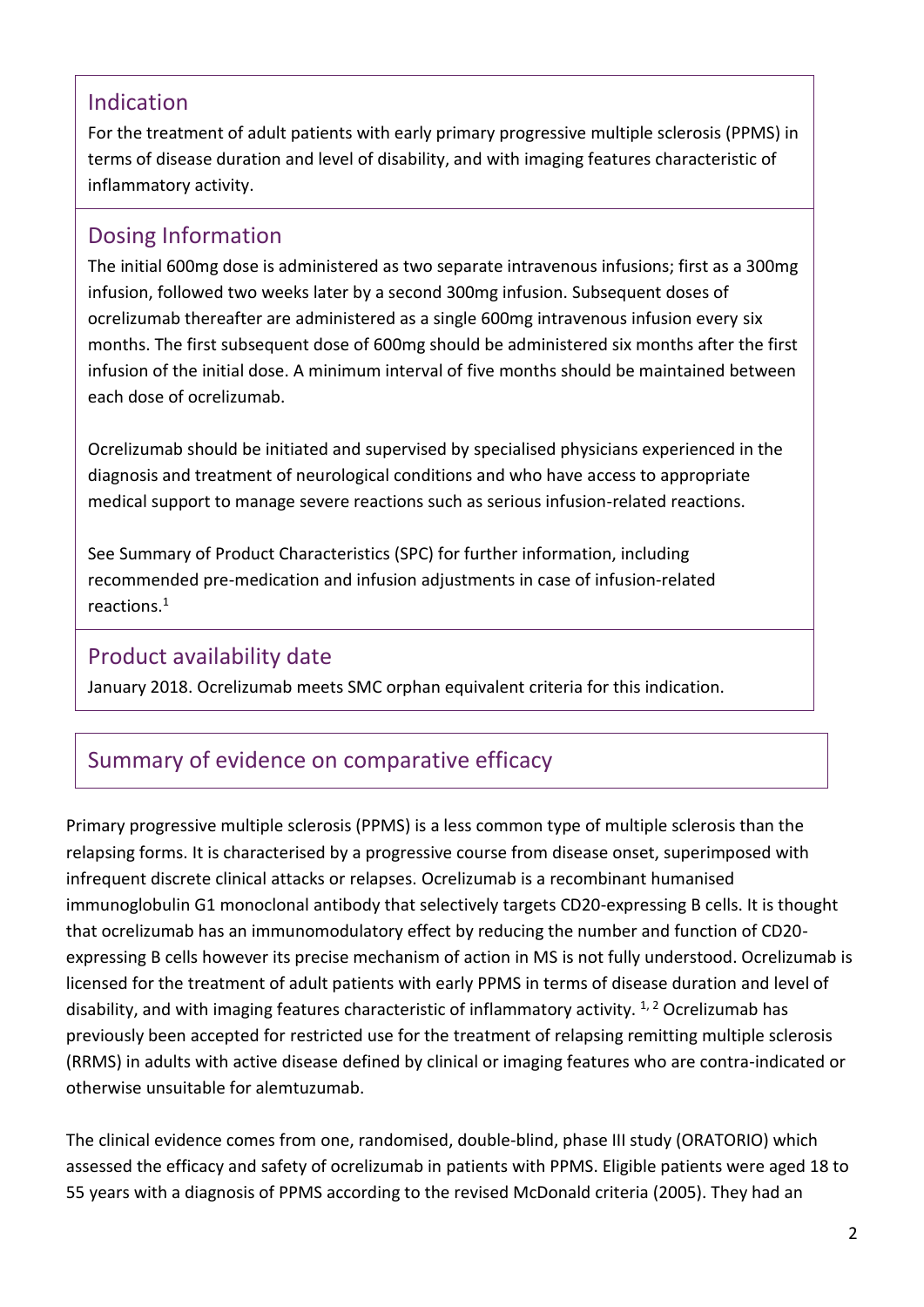Expanded Disability Status Scale (EDSS) score of 3.0 to 6.5 (range 0 to 10.0 with higher scores indicating higher degree of disability), a Functional Systems scale pyramidal functions component score of ≥2.0 (range 0 to 6) that was due to lower extremity findings, a duration of MS symptoms of <15 years in those with an EDSS score of >5, and a duration of MS symptoms of <10 years in those with an EDSS score of ≤5. Eligible patients also had a documented history or presence of elevated immunoglobulin G (IgG) index or at least one IgG oligoclonal band detected in the cerebrospinal fluid. Patients were randomised, (in a ratio of 2:1) to receive ocrelizumab 600mg by intravenous infusion (as two 300mg infusions given two weeks apart for the first cycle) and then every 24 weeks (as a single infusion) or matching placebo, for at least 120 weeks. Randomisation was stratified by geographical region (US or rest of the world) and by age (≤45 years or >45 years). All patients received methylprednisolone 100mg intravenously approximately 30 minutes before each infusion of study medication to reduce the risk of infusion related reactions. Analgesic or antipyretic and antihistamine prophylaxis could also be given before infusions.<sup>2, 3</sup>

The primary outcome was the proportion of patients with disability progression confirmed at 12 weeks in a time to event analysis. Disability progression was defined as an increase in the EDSS of ≥1.0 point from baseline and sustained on subsequent visits for ≥12 weeks if the baseline score was ≤5.5 or an increase of ≥0.5 points that was sustained on subsequent visits for ≥12 weeks if the baseline score was  $>5.5.^{2,3}$  The primary analysis was performed in the intention-to-treat (ITT) population which comprised all randomised patients and was based on a total of 256 events. A 12-week confirmed disability progression occurred in 33% (160/487) of ocrelizumab and 39% (96/244) of placebo patients: hazard ratio (HR) 0.76 (95% confidence interval [CI]: 0.59 to 0.98). The key secondary outcome was 24-week confirmed disability progression and this was also significantly reduced with ocrelizumab compared with placebo. $2, 3$  The results of the primary outcome, key secondary outcome and other secondary outcomes are detailed in Table 1. The median study duration was 2.9 years in the ocrelizumab group and 2.8 years in the placebo group.

|                                          | <b>ITT</b> population         |              |  |
|------------------------------------------|-------------------------------|--------------|--|
|                                          | Ocrelizumab                   | Placebo      |  |
|                                          | $(n=488)$                     | $(n=244)$    |  |
| 12-week confirmed disability progression | 33% (160/487)*                | 39%          |  |
| (primary outcome)                        |                               | (96/244)     |  |
| Hazard ratio (95% CI)                    | 0.76 (0.59 to 0.98), p=0.03   |              |  |
|                                          |                               |              |  |
| 24-week confirmed disability progression | 30% (144/487)*                | 36% (87/244) |  |
| Hazard ratio (95% CI)                    | 0.75 (0.58 to 0.98), $p=0.04$ |              |  |
| Mean change in timed 25-foot walk from   | 39%                           | 55%          |  |
| baseline to week 120                     |                               |              |  |
| Percentage reduction versus placebo      | 29% (-1.6 to 52), p=0.04      |              |  |

**Table 1: Results of the primary and secondary outcomes in the ORATORIO study1-3**

\*One patient in the ocrelizumab group was excluded from the analysis due to missing data on the EDSS score at baseline.

Pre-specified, non-powered. subgroup analyses of the primary endpoint were conducted in patients with T1 gadolinium-enhancing lesions at baseline and showed 12-week confirmed disability progression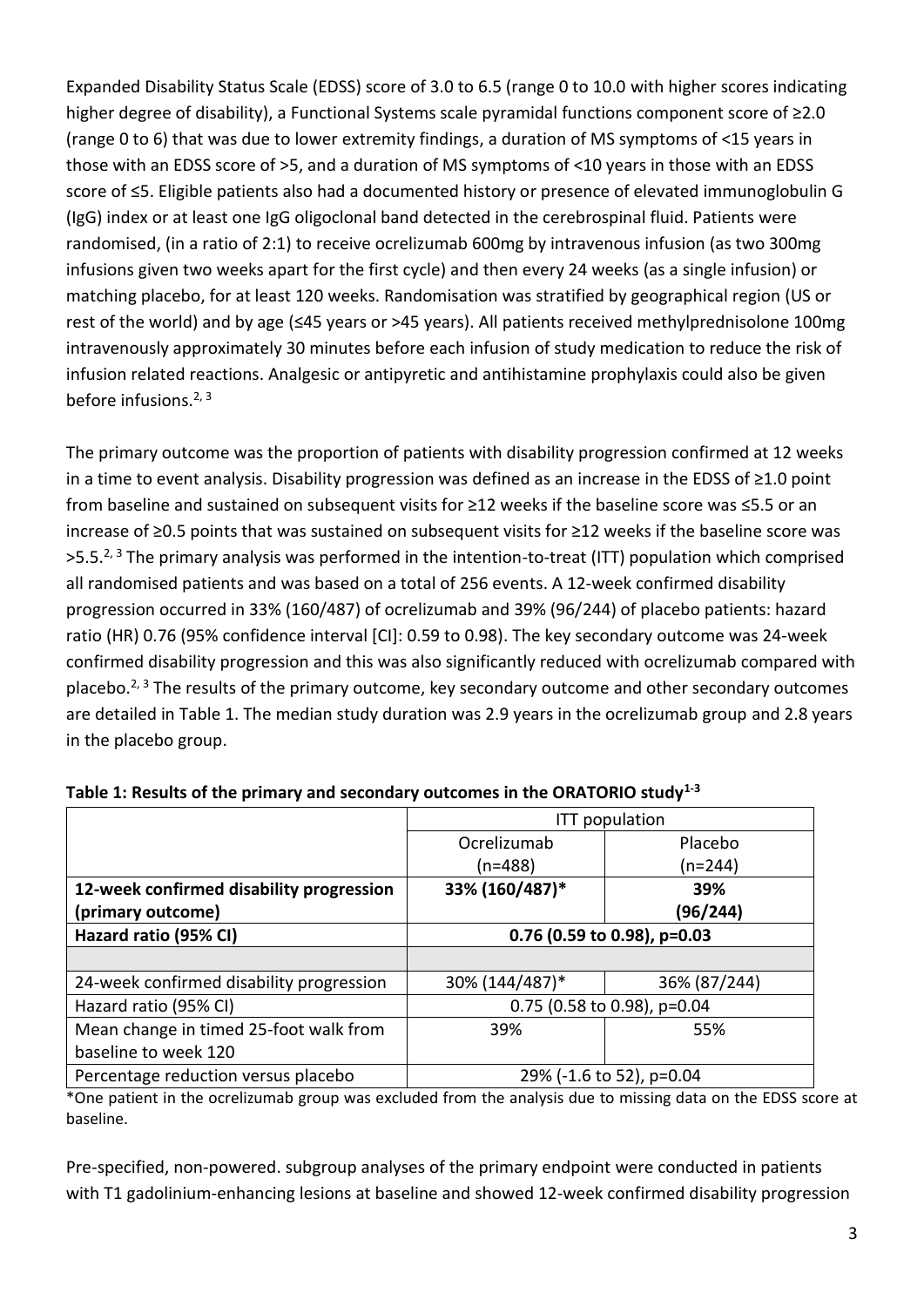in 43/133 (32%) patients in the ocrelizumab groups versus 27/60 (45%) patients in the placebo group.<sup>3</sup> The company presented results from post-hoc analyses in a wider magnetic resonance imaging (MRI) active subgroup considered to represent the licensed population, defined as patients with T1 gadolinium-enhancing lesions at screening or baseline, or patients with new T2 lesions between screening and baseline. However, these data are academic in confidence so cannot be reported here.

The proportion of patients with a 20% increase in the 9-hole peg test time was assessed as an exploratory outcome. This is a validated test which measures upper limb function and a 20% increase sustained over 12 or 24 weeks is considered to indicate a clinically meaningful decline in upper limb function. In the ITT population, there was a 20% increase in the 9-hole peg test time in 17% (83/488) of ocrelizumab patients and 27% (66/244) of placebo patients confirmed at 12 weeks (HR 0.56 [95% CI: 0.41 to 0.78]) and in 14% (69/488) and 23% (57/244) of placebo patients confirmed at 24 weeks (HR 0.55 [95% CI: 0.38 to 0.77]).<sup>3</sup>

Quality of life was measured as a secondary outcome using the Short-Form Health Survey (SF-36) physical component summary score. In the ITT population there was no significant difference between ocrelizumab and placebo in the adjusted mean change in this outcome from baseline to week 120.<sup>3</sup> Results were not presented for the MRI active subgroup.

#### *Other data were also assessed but remain confidential.\**

### Summary of evidence on comparative safety

In the ORATORIO study, an adverse event was reported in 95% (462/486) of ocrelizumab and 90% (215/239) of placebo patients and these were considered serious in 20% and 22% of patients respectively. Adverse events led to discontinuation for study medication in 4.1% of ocrelizumab and 3.3% of placebo patients. The most frequently reported adverse events in the ocrelizumab and placebo groups respectively were: infusion-related reactions (40% and 26%), nasopharyngitis (23% and 27%), urinary tract infection (20% and 23%), headache (13% and 14%), back pain (12% and 15%), influenza (12% and 8.8%), upper respiratory tract infection (11% and 5.9%), depression (7.6% and 13%), pain in extremity (6.8% and 10%) and fatigue (5.6% and 10%).<sup>3</sup>

During the study, five patients died: four patients in the ocrelizumab group (due to pulmonary embolism, pneumonia, pancreatic carcinoma and aspiration pneumonia) and one patient in the placebo group (due to a road traffic accident). $2, 3$ 

The SPC states that ocrelizumab is associated with infusion-related reactions and it should not be given to patients with an active infection.

The SPC also notes that an increased number of malignancies (including breast cancers) has been observed in studies in patients treated with ocrelizumab, compared to control groups. In patients with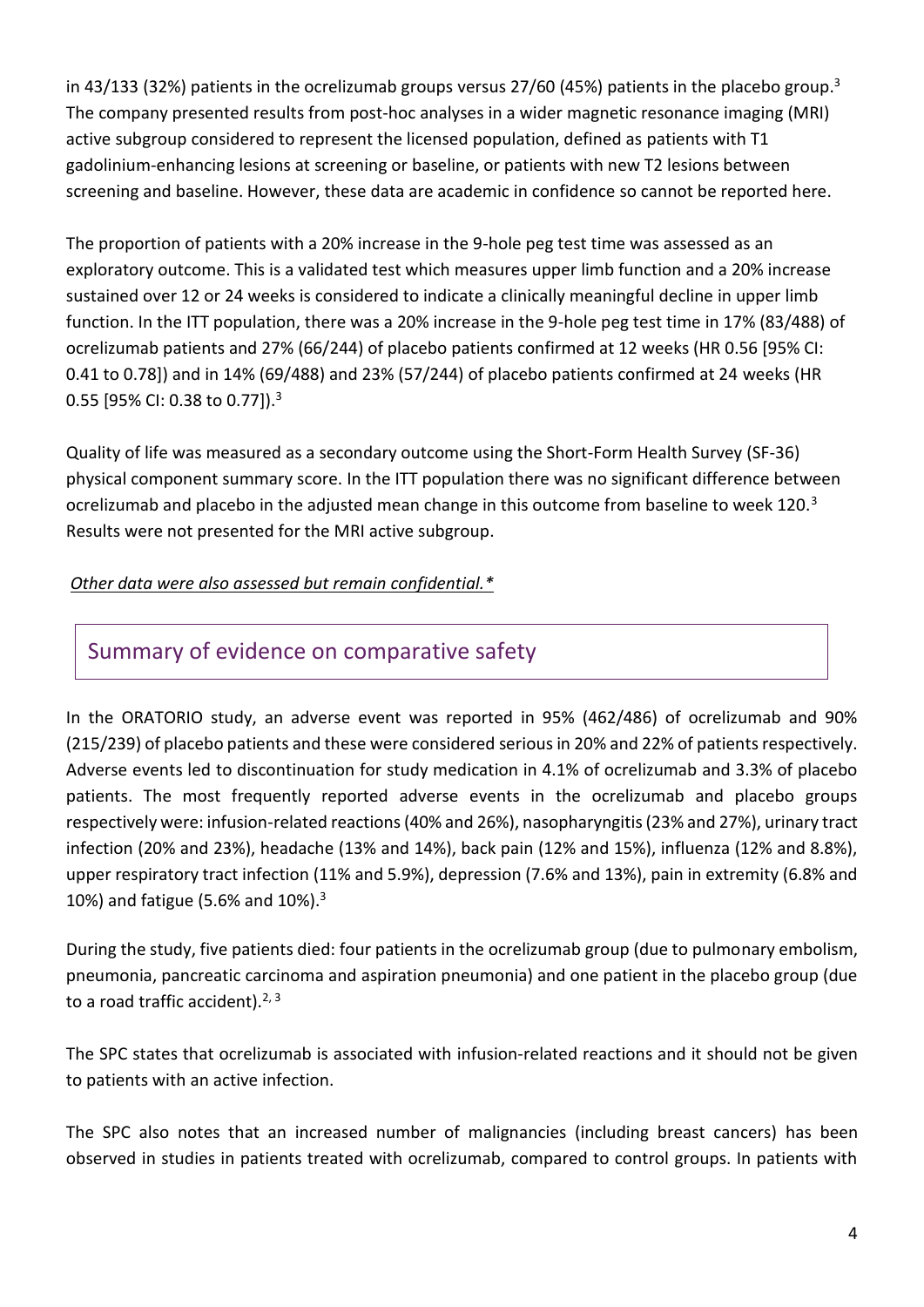known risk factors for malignancies and in patients who are being actively monitored for recurrence of malignancy the risk versus benefit of treatment with ocrelizumab should be considered.<sup>1</sup>

### Summary of clinical effectiveness issues

Multiple sclerosis is a chronic, inflammatory, demyelinating disease of the central nervous system resulting in neurological impairment and severe disability. The majority of patients (approximately 85%), have a relapsing form of MS. However, 10% to 15% have PPMS which is characterised by a progressive course from disease onset, superimposed with infrequent discrete clinical attacks or relapses. A diagnosis of PPMS requires evidence of disease progression for at least one year from first symptoms, plus a combination of lesions in brain or spinal cord and/or presence of oligoclonal bands or elevated immunoglobulin G index in cerebrospinal fluid. The mean age of PPMS onset is approximately 40 years and men are almost as frequently affected as women.<sup>2</sup> To date, no other treatment has been found to significantly slow the progression of disability in patients with PPMS and no other medicines are licensed for use in this type of MS. Clinical experts consulted by SMC indicated that current treatment is with supportive therapies and rehabilitation. Experts considered that there is an unmet need for an effective disease-modifying therapy for PPMS. Ocrelizumab meets SMC orphan equivalent criteria.

In the key ORATORIO study ocrelizumab significantly reduced the risk of disability progression (measured by the primary outcome of 12-week confirmed disability progression) compared with placebo. This was supported by results of secondary outcomes, including 24-week confirmed disability progression, timed 25-foot walk test and changes in total T2-lesion volume and brain volume.<sup>2, 3</sup> There was a 24% relative reduction in risk of 12-week confirmed disability progression with ocrelizumab compared with placebo, however the absolute risk reduction may be considered modest. <sup>2</sup> Although this primary outcome was considered appropriate by the European Medicines Agency (EMA), it also recognises that EDSS does not adequately assess upper limb function and cognitive impairment and so the use of additional neurological rating scales may be useful as secondary outcomes.<sup>4</sup> Results of the exploratory composite outcome, no evidence of progression, was used to capture different aspects of disability measured by an overall absence of progression from baseline to week 120 to include: no 12 week clinical progression of EDSS plus no 12-week confirmed ≥20% progression on timed 25-foot walk plus no 12-week confirmed ≥20% progression on timed 9-hole peg test. More ocrelizumab than placebo patients had no evidence of progression.<sup>5</sup>

There was no difference in quality of life between the treatment groups and quality of life results were not reported for the MRI active subgroup that represents the licensed population. The study duration was relatively short considering this is a lifelong condition.

Ocrelizumab is licensed for patients with early PPMS, in terms of disease duration and level of disability, and with imaging features characteristic of inflammatory activity and the SPC notes that "with regard to disease activity, features characteristic of inflammatory activity, even in progressive MS, can be imagingrelated, (that is, T1 gadolinium-enhancing lesions and/or active [new or enlarging] T2 lesions). MRI evidence should be used to confirm inflammatory activity in all patients".<sup>1</sup> Study patients were not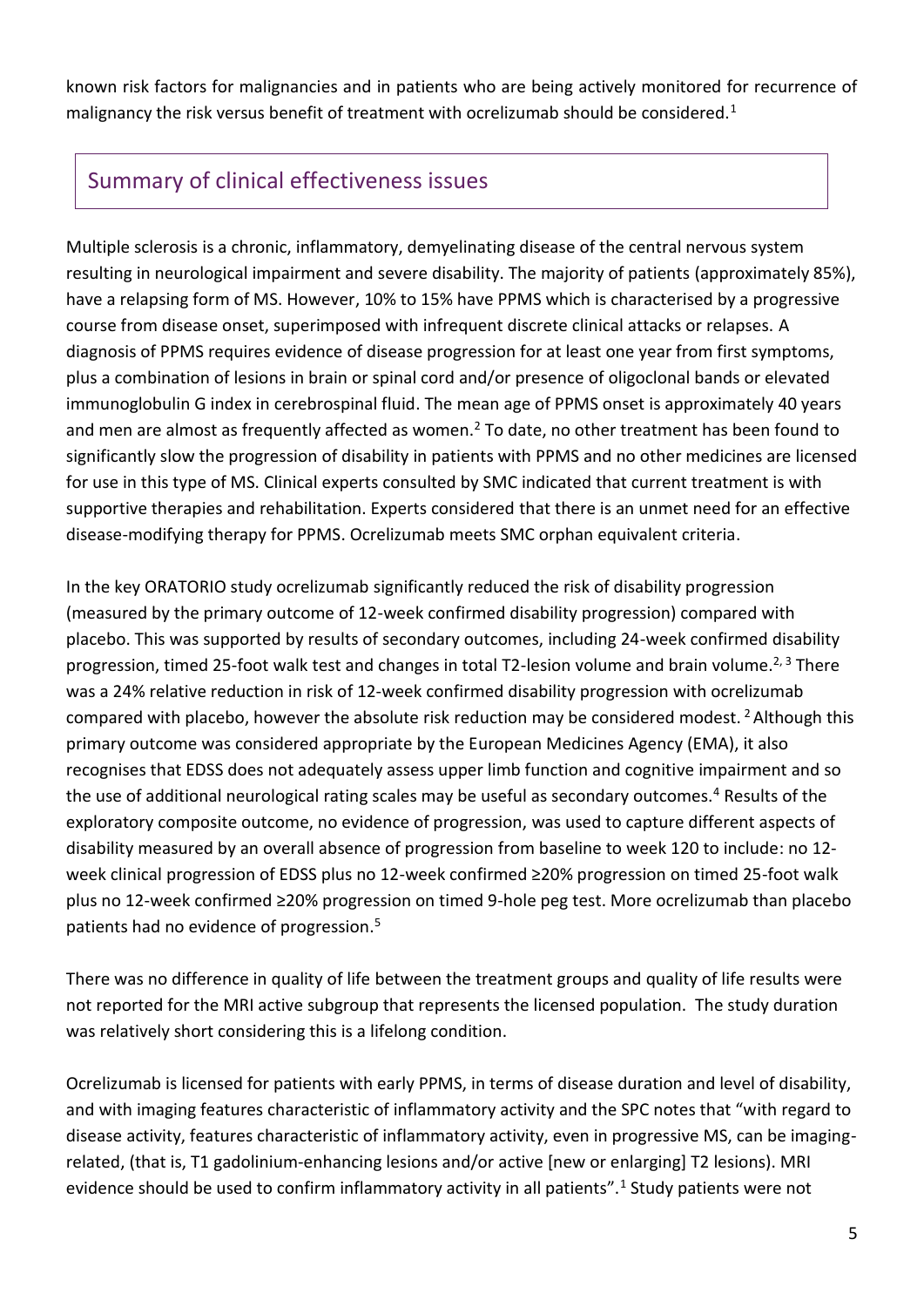required to have evidence of inflammatory activity. Greater reduction in 12-week confirmed disability progression was shown in the pre-specified subgroup of patients with gadolinium-enhancing T1 lesions at baseline: 32% in the ocrelizumab groups versus 45% in the placebo group, an absolute difference of 13%.<sup>3</sup>

The company performed unconfirmed post-hoc analyses in an MRI active subgroup considered to represent the licenced population. This MRI active subgroup included patients with T1 gadoliniumenhancing lesions at screening or baseline, or patients with new T2 lesions between screening and baseline but not patients with enlarging T2 lesions as they were not assessed between screening and baseline in the study. The SPC also noted that post-hoc analyses suggested that younger patients with T1 gadolinium-enhancing lesions at baseline may benefit from a greater treatment effect.<sup>1</sup> Post-hoc subgroup analyses are descriptive only and should be interpreted with caution.

There is no evidence in patients >55 years or in those with severe disability (patients that are restricted to a wheelchair, chair or bed, that is an EDSS score >6.5). It is therefore unclear how the ORATORIO study results would generalise to older patients with more severe disease in clinical practice.

Clinical experts consulted by SMC noted that there may be difficulty in determining eligibility for treatment with ocrelizumab in practice in terms of confirming the duration and onset of disease and in MRI criteria, which may overlap with RRMS. The SPC notes that MRI evidence should be used to confirm inflammatory activity.<sup>1</sup> There may be uncertainty in when the treatment should be stopped.

The introduction of ocrelizumab for the treatment of PPMS would offer a licensed medicine for this group of patients who currently have no licensed treatment options. There may be an impact on the service in terms of higher demand for MRI imaging to identify eligible patients and in staff and clinic time to administer the treatment.

# Patient and clinician engagement (PACE)

A patient and clinician engagement (PACE) meeting with patient group representatives and clinical specialists was held to consider the added value of ocrelizumab, as an orphan-equivalent medicine, in the context of treatments currently available in NHSScotland.

The key points expressed by the group were:

 PPMS is a progressive, incurable and life-long disease with gradual worsening of symptoms from the onset and accumulation of disability over time. It affects young adults of working age and symptoms include fatigue, weakness, walking difficulty, bladder problems, muscle spasms, visual problems and memory difficulties. Patients gradually lose their independence and mobility and become reliant on carers. The disease can lead to significant emotional, psychological and financial effects on patients and their families.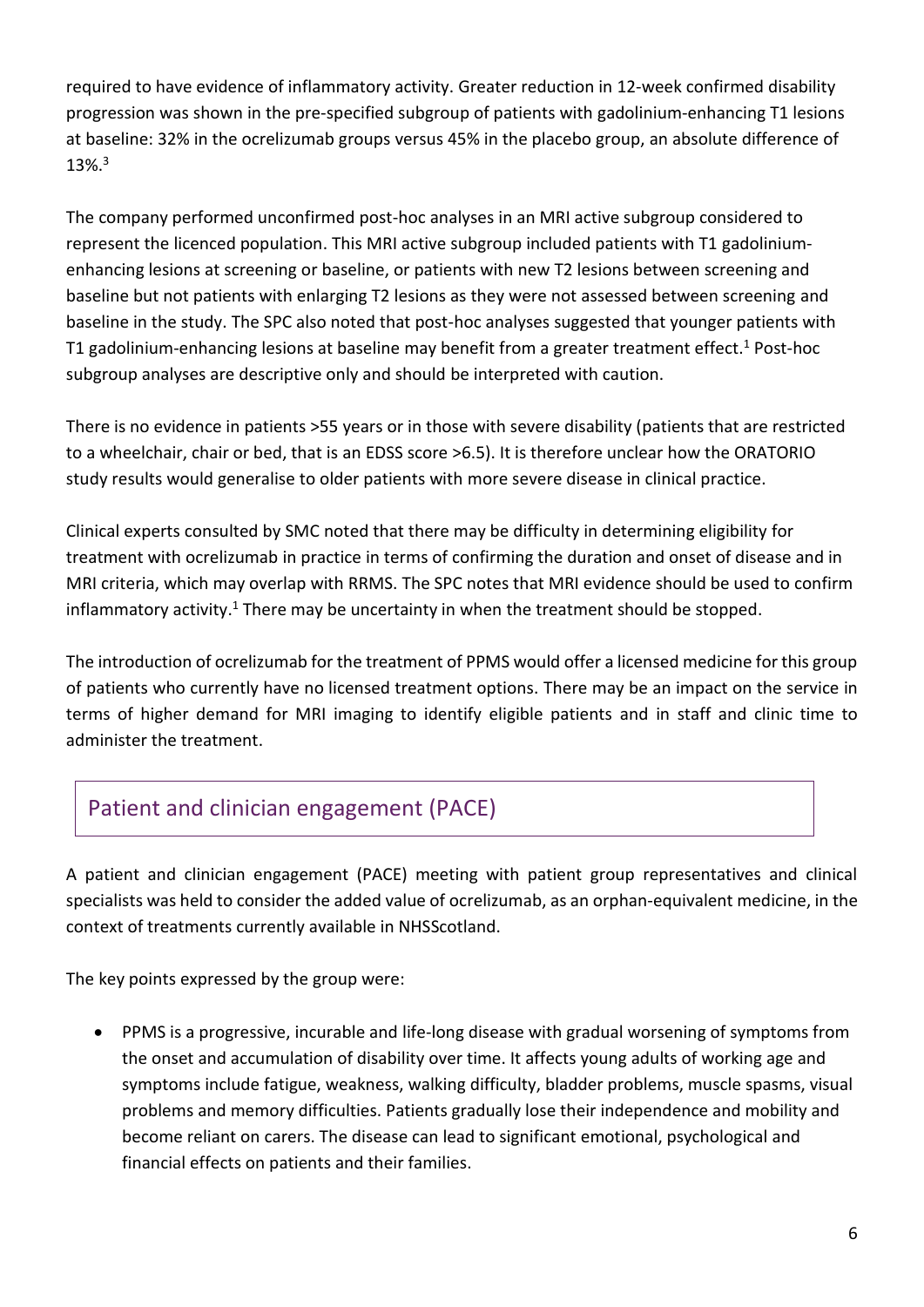- There is currently no treatment available for PPMS. Patients receive supportive therapies and rehabilitation to manage symptoms, but there is no treatment to slow progression of the disease.
- Ocrelizumab may address the unmet need by delaying progression of disability. This would benefit patients and their families, since patients could stay active, remain in work and continue with family and caring responsibilities. Patients would maintain their independence and mobility for longer and maintain their quality of life.
- PACE participants considered that ocrelizumab would be suitable for patients with early PPMS (within 10 to 15 years of diagnosis) who are still able to walk and who have active disease, assessed by brain imaging.
- Ocrelizumab is administered every six months, requiring a clinic visit for infusion. Patients would require blood monitoring for potential risk of infection. Side-effects are considered to be manageable.

#### **Additional Patient and Carer Involvement**

We received patient group submissions from The MS Society and the MS Trust, both organisations are registered charities. The MS Society has received 0.5% pharmaceutical company funding in the past two years, including from the submitting company. The MS Trust has received 11.4% pharmaceutical company funding in the past two years, including from the submitting company. Representatives from both organisations participated in the PACE meeting. The key points of their submissions have been included in the full PACE statement considered by SMC.

### Summary of comparative health economic evidence

The company submitted a cost- utility analysis comparing ocrelizumab to best supportive care. The population reflected treatment of adult patients with early PPMS in terms of disease duration and level of disability, and with imaging features characteristic of inflammatory activity. Ocrelizumab is the only disease modifying treatment available for this population so there will be no displacement of current treatments.

Base case results were presented for the early inflammatory PPMS population, but only for the MRI active subgroup. This was a post hoc subgroup of the population in the main clinical study who were considered to align best with the indication and clinical practice.

A Markov model with a 50 year time horizon was used. The model consisted of two treatment arms i.e. PPMS on ocrelizumab and PPMS on best supportive care. Each treatment arm comprised nine disability health states reflecting disease progression on EDSS. Patients entered the model in the PPMS on treatment arm and could either transition between EDSS states in PPMS, withdraw from active treatment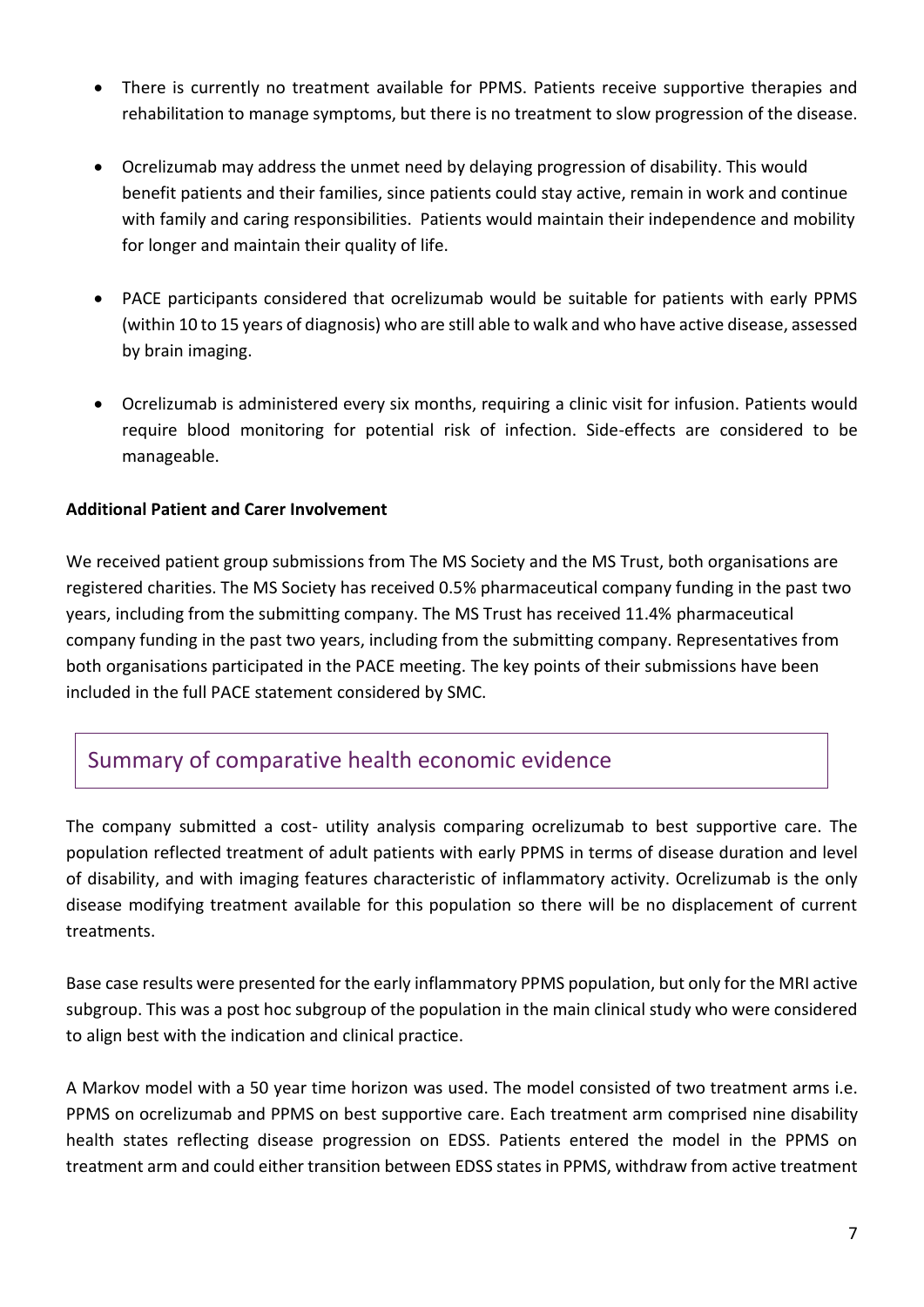(and receive best supportive care) or die. Patients received active treatment until modelled treatment withdrawal, progressing to EDSS 8 or long term treatment waning.

Ocrelizumab treatment effect was based on confirmed disability progression after 24 weeks, which was a secondary endpoint in the ORATORIO study. This was considered more clinically meaningful than the primary endpoint of disability progression confirmed at 12 weeks, because confirming disability after a longer period is more reliable in PPMS. Parameters for baseline EDSS scores, treatment discontinuation, relapse rates, adverse event risks and patient utilities were also derived from the main study. Baseline transition probabilities used to move patients through EDSS states in the model were taken from natural history data of PPMS patients in the MSBase registry, which is an international observational database representing real-world MS clinical practice.<sup>6</sup> Treatment effects in the form of hazard ratios were derived from the main ORATORIO study and then applied to the natural history data probabilities of EDSS progression.

Utility values were based on EQ-5D-3L data from the ORATORIO study (collected at baseline and each follow-up) and the values were then linked to EDSS states through regression analysis. The base case economic model also included average disutility associated with adverse events (weighted for serious and non-serious events), disutilities associated with loss of upper limb functionality (not captured by the EDSS score), carer burden and relapse.

Medicine acquisition, administration and monitoring costs were calculated for year 1 and years 2 onwards. The cost of relapse and background resource use by EDSS health state were included and taken from published literature. Adverse event costs for all treatments were also included in the economic analysis.

A Patient Access Scheme (PAS) was proposed by the submitting company and assessed by the Patient Access Scheme Assessment Group (PASAG) as acceptable for implementation in NHS Scotland.

The base case analysis presented by the submitting company produced an incremental costeffectiveness ratio (ICER) of £143,604 at list price.

SMC prefers to provide the with-PAS cost-effectiveness estimates that informed the decision. As the company has advised that these are commercial in confidence due to the PAS, however, only the without-PAS figures are included.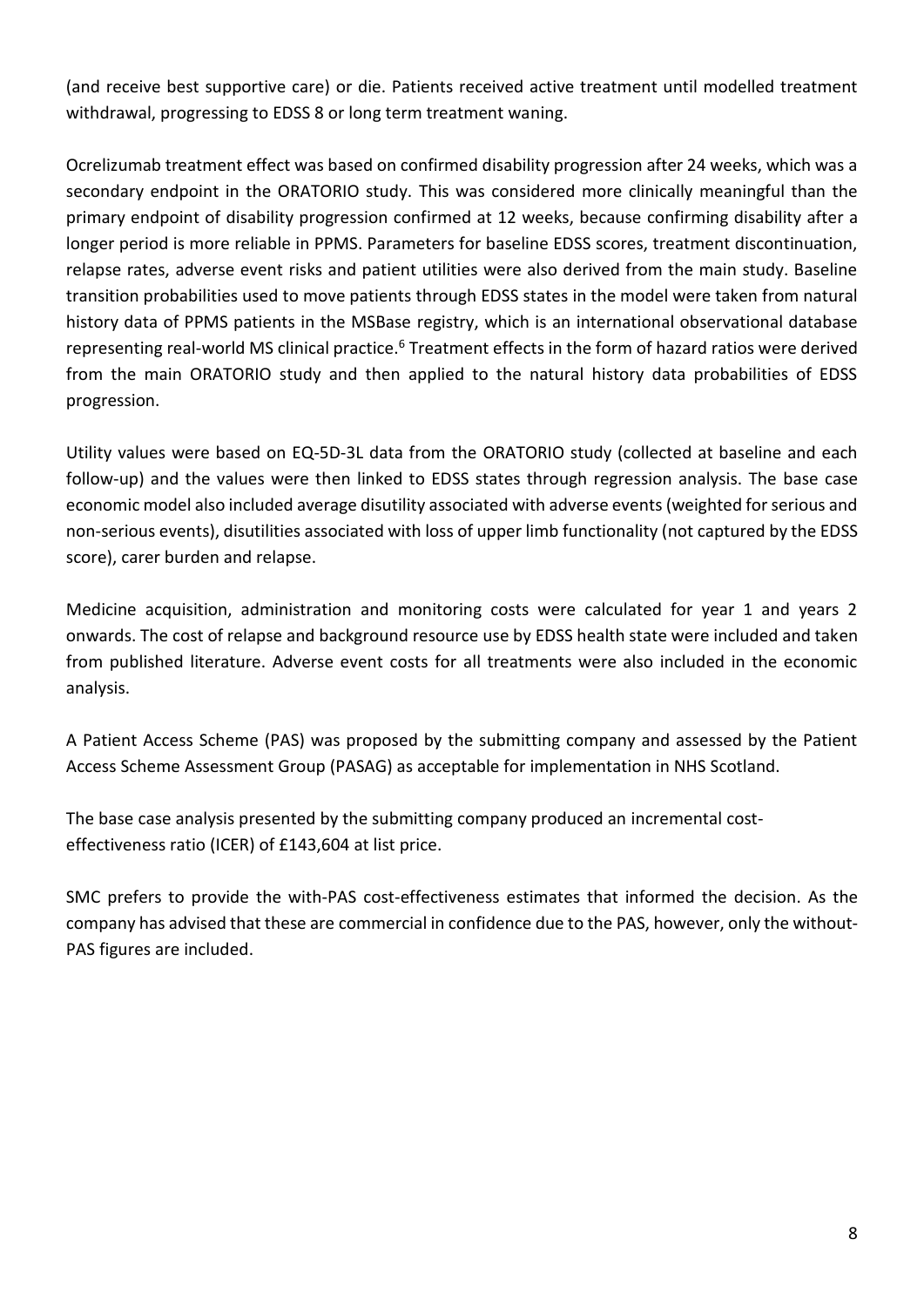Results from key sensitivity analyses are reported in table 2.

|                | <b>Scenario</b>                                 | <b>ICER at list prices</b> |
|----------------|-------------------------------------------------|----------------------------|
|                | 50% waning assumed after 7 years                | £157,220                   |
| $\overline{2}$ | Using (lower) patient utilities from Orme et al | £160,924                   |
| $\overline{3}$ | Exclude upper limb impairment disutility        | £163,012                   |
| 4              | Exclude caregiver disutilities                  | £156,606                   |
| 5              | Stopping rule set to EDSS 7                     | £142,073                   |
| 6              | Combined scenario - 50% waning after 7 years +  | £154,036                   |
|                | stopping rule EDSS 7                            |                            |

**Table 2: Selected scenario analyses results** 

There were a number of limitations with the analysis which include the following;

- The evidence on clinical effectiveness is based on unconfirmed post hoc analyses. The inclusion criteria for the primary study meant that the trial population may not represent older, more severe PPMS patients seen more generally in clinical practice. It is therefore plausible that the treatment effects included in the economic model may be an overestimation.
- There was some inconsistency in sources of input data for the MRI active population. Whilst treatment effect for this group was applied, other parameters such as the transition probabilities, treatment withdrawal rates and relapse rates could either not be estimated for patients with MRI active disease or was derived from the ITT population of the main study.
- The treatment effect of ocrelizumab on upper limb impairment was based on an exploratory outcome. There is some concern regarding the selective use of exploratory outcomes and it is also not clear whether the 9-hole peg test reflects changes in upper limb function that correlate with actual day-today functional benefits for patients, such as the ability to wash, dress and feed themselves. Sensitivity analysis shows that excluding disutilities associated with upper limb impairment leads to an increase in ICER (table 2, scenario 3). The combined application of upper limb disutility, and decreasing utility for progressive EDSS states in the base case analysis may overestimate the effect of ocrelizumab.
- There is considerable uncertainty around a suitable stopping rule for discontinuing ocrelizumab. Whilst the implementation of a more conservative stopping rule (EDSS 7) in isolation actually leads to a lower ICER compared to the base case (table 2 scenario 5), combining this with a more conservative estimate for treatment waning effect (50% discontinuation after 7 years) increases the ICER (table 2 scenario 6).
- The trial based utility values for different EDSS states were higher than those reported in other sources (i.e. Orme et al)<sup>7</sup>, which was likely due to the younger age of patients enrolled in ORATORIO. Using lower utility values from Orme et al decreases cost-effectiveness (table 2 scenario 2), and given that PPMS patients seen more generally in clinical practice may be older and more severely affected, there is the potential for ocrelizumab in real world settings to have a higher ICER than that of the base case analysis.
- The base case economic analysis includes caregiver disutilities. Sensitivity analysis showed that excluding these factors increased the ICER of ocrelizumab (table 2, scenario 4).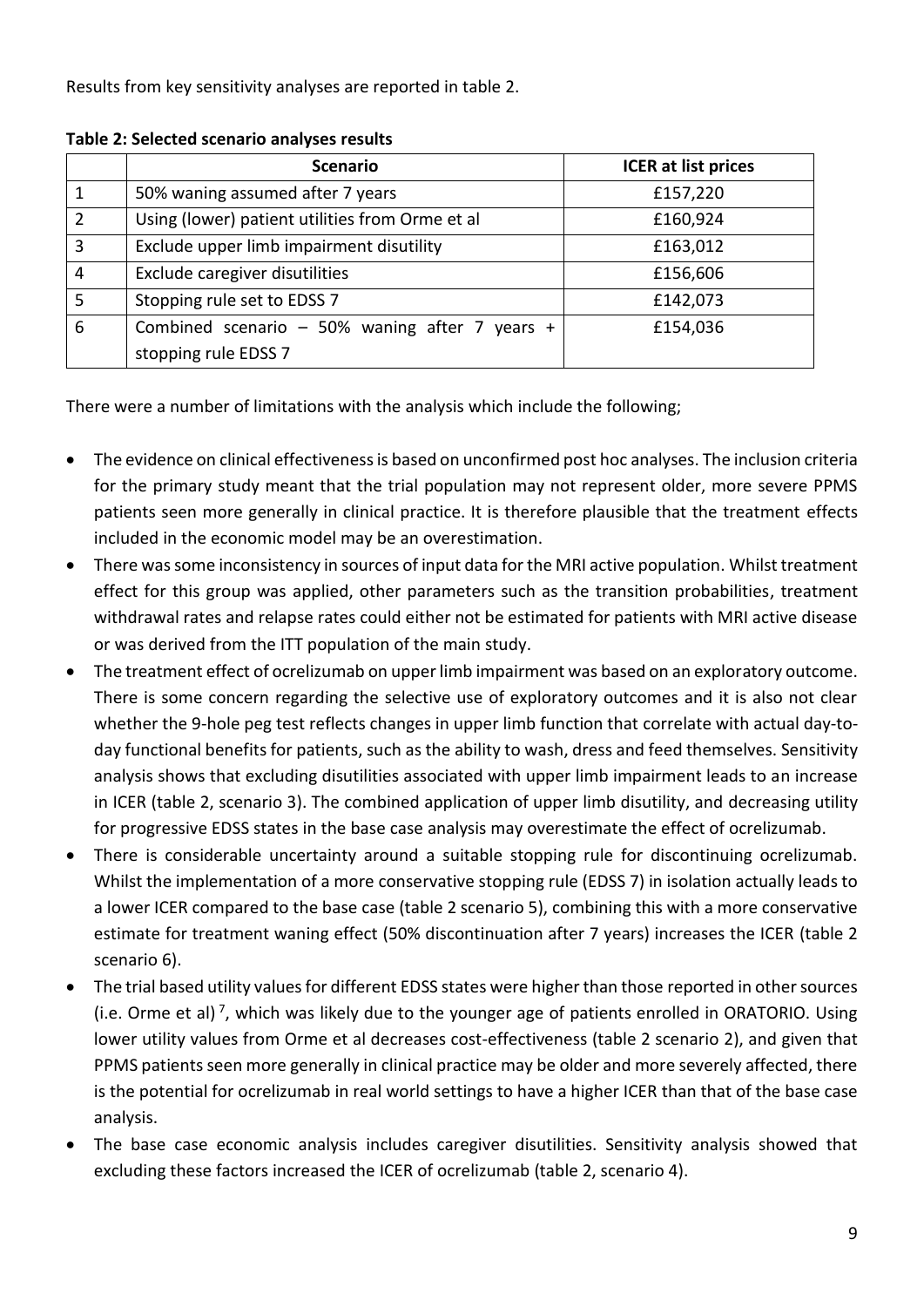The Committee also considered the benefits of ocrelizumab in the context of the SMC decision modifiers that can be applied when encountering high cost-effectiveness ratios and agreed that the criterion for the absence of other treatments of proven benefit was satisfied. In addition, as ocrelizumab is an orphan equivalent medicine, SMC can accept greater uncertainty in the economic case.

After considering all the available evidence, the output from the PACE process, and after application of the appropriate SMC modifiers, the Committee accepted ocrelizumab for use in NHSScotland.

*Other data were also assessed but remain confidential.\**

## Additional information: guidelines and protocols

No published clinical guidelines were identified which made specific recommendations regarding the treatment of PPMS.

# Additional information: comparators

None

### Cost of relevant comparators

| <b>Medicine</b> | Dose Regimen                                                                                          | Cost per year $(f)$ |
|-----------------|-------------------------------------------------------------------------------------------------------|---------------------|
| Ocrelizumab     | Initial dose: 600mg administered as two separate 300mg<br>intravenous (IV) infusions two weeks apart. | 19,160              |
|                 | Subsequent doses: 600mg IV infusion every 6 months.                                                   |                     |

*Costs from MIMS online on 02 September 2019. Costs do not take any patient access schemes into consideration.*

# Additional information: budget impact

The company estimated there would be 42 patients eligible for treatment with ocrelizumab in year 1 rising to 180 in year 5.

SMC is unable to publish the with PAS budget impact due to commercial in confidence issues. A budget impact template is provided in confidence to NHS health boards to enable them to estimate the predicted budget with the PAS.

*Other data were also assessed but remain confidential.\**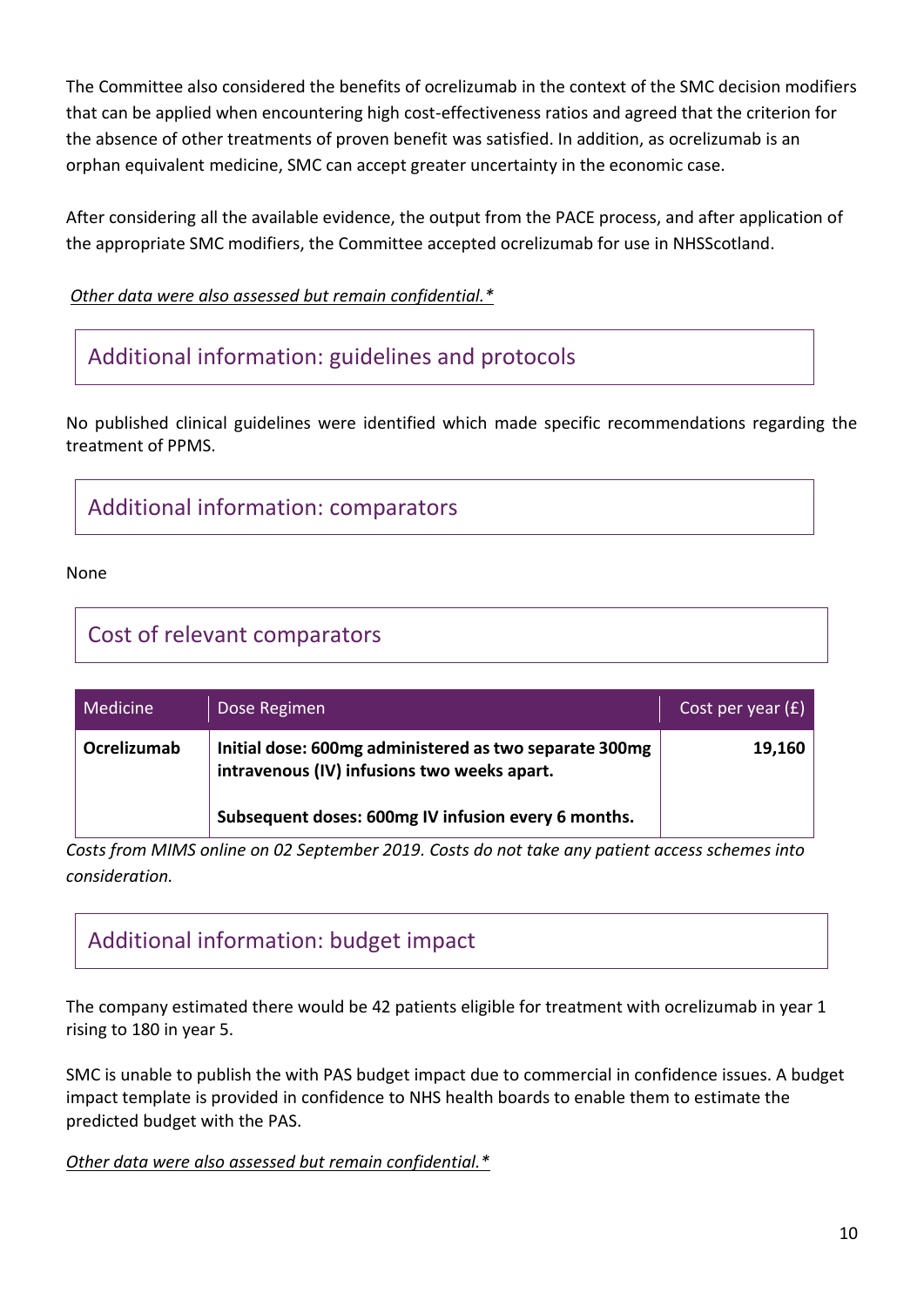#### **References**

1. Ocrelizumab (Ocrevus) Summary of product characteristics. Roche Products Limited. Electronic Medicines Compendium [www.medicines.org.uk/emc/](file://nhswfp01/data/Scottish%20Medicines%20Consortium/Recommendations/2019%20Recommendations/ocrelizumab%20(Ocrevus)%20for%20PPMS%20with%20PAS/Peer%20Review/www.medicines.org.uk/emc/) Last updated 3 April 2018.

2. The European Medicines Agency (EMA) European Public Assessment Report. Ocrelizumab (Ocrevus®). 9 November 2017, EMEA H-C-004043. [www.ema.europa.eu.](file://nhswfp01/data/Scottish%20Medicines%20Consortium/Recommendations/2019%20Recommendations/ocrelizumab%20(Ocrevus)%20for%20PPMS%20with%20PAS/Peer%20Review/www.ema.europa.eu)

3. Montalban X, Hauser SL, Kappos Lea. Ocrelizumab versus placebo in primary progressive multiple sclerosis. New England Journal of Medicine. 2017;376(3):209-20.

4. EMA. Guideline on clinical investigation of medicinal products for the treatment of Multiple Sclerosis. 2015 [cited 4/5/18]; Available from:

[http://www.ema.europa.eu/docs/en\\_GB/document\\_library/Scientific\\_guideline/2015/03/WC50018516](http://www.ema.europa.eu/docs/en_GB/document_library/Scientific_guideline/2015/03/WC500185161.pdf) [1.pdf.](http://www.ema.europa.eu/docs/en_GB/document_library/Scientific_guideline/2015/03/WC500185161.pdf)

5. Montalban X ADLB-OAea. Evaluation of no evidence of progression using composite disability outcome measures in patients with primary progressive multiple sclerosis in the ORATORIO trial. 32nd Congress of the European Committee for Treatment and Research in Multiple Sclerosis (ECTRIMS). London: United Kingdom; 2016.

6. Butzkueven H, Chapman J, Cristiano E et al. MSBase:an international online registryand platform for collaborative outcomes research in multiple sclerosis. Multiple Sclerosis. 2016;12(6):769-74.

7. Orme M, Kerrigan J, Tyas D, Russell N, Nixon R. The effect of disease, functional status, and relapses on the utility of people with multiple sclerosis in the UK. Value in Health. 2007;10(1):54-60.

This assessment is based on data submitted by the applicant company up to and including 11 October 2019.

### *\*Agreement between the Association of the British Pharmaceutical Industry (ABPI) and the SMC on guidelines for the release of company data into the public domain during a health technology appraisal: http://www.scottishmedicines.org.uk/About\_SMC/Policy*

Medicine prices are those available at the time the papers were issued to SMC for consideration. SMC is aware that for some hospital-only products national or local contracts may be in place for comparator products that can significantly reduce the acquisition cost to Health Boards. These contract prices are commercial in confidence and cannot be put in the public domain, including via the SMC Detailed Advice Document. Area Drug and Therapeutics Committees and NHS Boards are therefore asked to consider contract pricing when reviewing advice on medicines accepted by SMC.

Patient access schemes: A patient access scheme is a scheme proposed by a pharmaceutical company in order to improve the cost-effectiveness of a medicine and enable patients to receive access to costeffective innovative medicines. A Patient Access Scheme Assessment Group (PASAG), established under the auspices of NHS National Services Scotland reviews and advises NHSScotland on the feasibility of proposed schemes for implementation. The PASAG operates separately from SMC in order to maintain the integrity and independence of the assessment process of the SMC. When SMC accepts a medicine for use in NHSScotland on the basis of a patient access scheme that has been considered feasible by PASAG, a set of guidance notes on the operation of the scheme will be circulated to Area Drug and Therapeutics Committees and NHS Boards prior to publication of SMC advice.